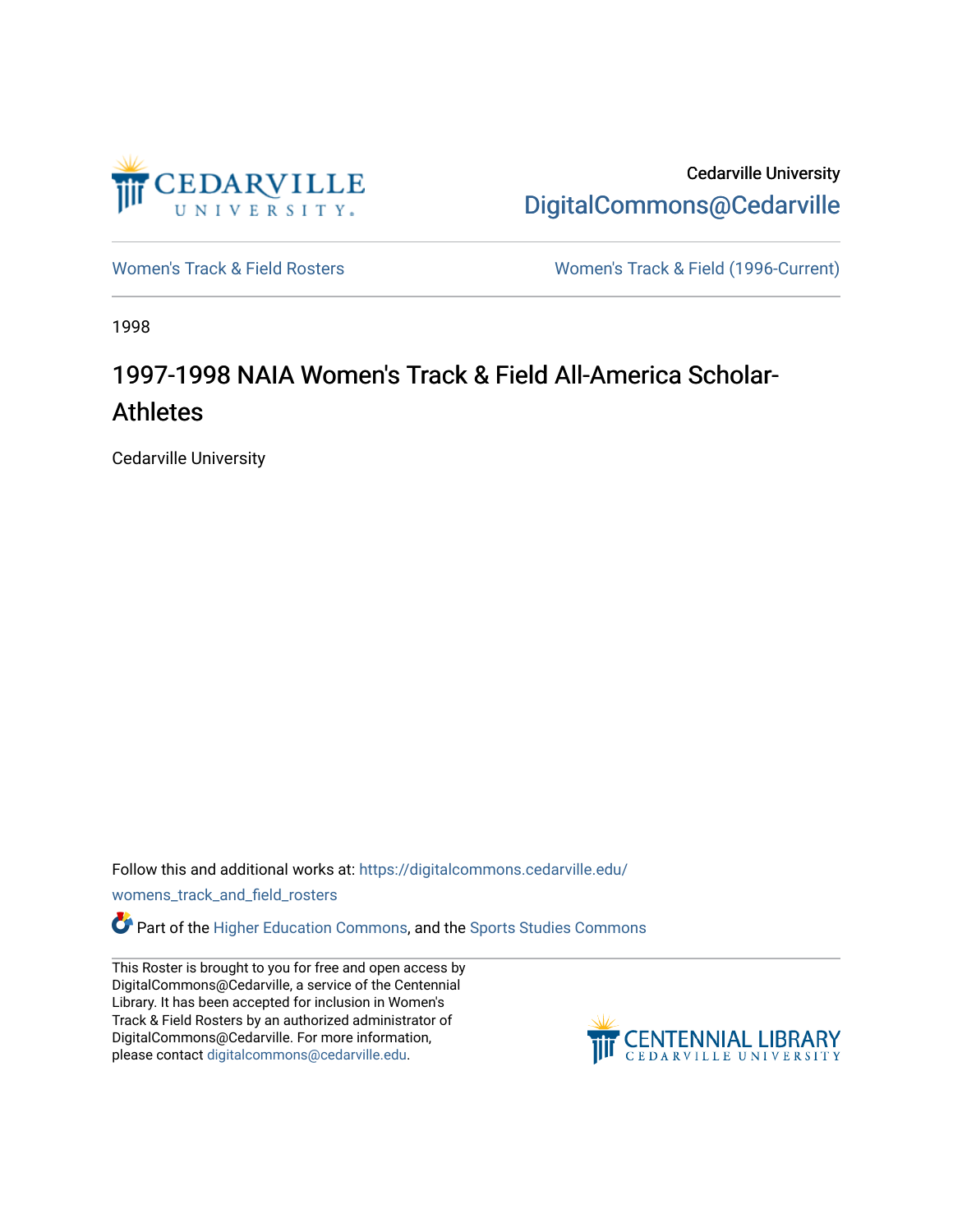| Jennifer Lunde      | University of Mary (N.D.)            | 4.00         | Athletic Training                 |
|---------------------|--------------------------------------|--------------|-----------------------------------|
| Elizabeth Hake      | Azusa Pacific University (Calif.)    | 4.00         | Mathematics                       |
| Carrie Judy         | Geneva College (Pa.)                 | 4.00         | Biology/Chemistry                 |
| Jamey Thomas        | Bethany College (Kan.)               | 4.00         | <b>Elementary Education</b>       |
| Laurie Ann Fox      | University of Mary (N.D.)            | 3.97         | Physical Therapy                  |
| Melissa Pline       | Aquinas College (Mich.)              | 3.96         | <b>Biology</b>                    |
| Katie Booth         | Graceland College (Iowa)             | 3.96         | Psychology                        |
| Hilary Green        | Spring Arbor College (Mich.)         | 3.96         | English/Education                 |
| Erin Sullivan       | University of Puget Sound (Wash.)    | 3.94         | Math                              |
| Kathy Nelson        | Oklahoma Christian University        | 3.93         | Biology                           |
| Angela Kropf        | Eastern Oregon University            | 3.92         | Nursing                           |
| Sara Heggelund      | Dakota Wesleyan University (S.D.)    | 3.92         | Sports Medicine                   |
| Keri Wulf           | Doane College (Neb.)                 | 3.91         | Biology                           |
| Melody Ann Carroll  | Graceland College (Iowa)             | 3.90         | Physical Education                |
| Catherine Palmer    | Dordt College (Iowa)                 | 3.89         | <b>Elementary Education</b>       |
| Tiffany Jo Pinkston | Sterling College (Kan.)              | 3.87         | <b>Business Administration</b>    |
| Carolyn Nardini     | Graceland College (Iowa)             | 3.85         | Biology                           |
| Krista Ruth         | Houghton College (N.Y.)              | 3.82         | <b>Elementary Education</b>       |
| Misty McWilliams    | Southwestern College (Kan.)          | 3.82         | <b>Elementary Education</b>       |
| Rebecca Jordan      | Cedarville College (Ohio)            | 3.82         | <b>Nursing</b>                    |
| Stacy Mahan         | Southern Nazarene University (Okla.) | 3.81         | Kinesiology                       |
| Andrea Boitano      | University of Puget Sound (Wash.)    | 3.81         | Psychology                        |
| Michelle Teodoro    | Azusa Pacific University (Calif.)    | 3.81         |                                   |
| Kari Jensen         | Jamestown College (N.D.)             | 3.81         |                                   |
| <b>Susan Reese</b>  | Western Oregon University            | 3.79         | Elementary Education              |
| Raina Kiewel        | Lewis & Clark College (Ore.)         | 3.79         | Biology                           |
| Melissa Sue Ripley  | Okłahoma Baptist University          | 3.78         | History<br><b>Business</b>        |
| Meghan Barlow       | Mt. Marty College (S.D.)             | 3.78         | Religious Studies                 |
| Kim Fichtner        | Concordia College (Neb.)             | 3.77         | <b>Elementary Education</b>       |
| Susan Grof          | Midland Lutheran College (Neb.)      | 3.76         | <b>Business Administration</b>    |
| Amanda Buttry       | Dana College (Neb.)                  | 3.76         | Social Work                       |
| Christine Axley     | Pacific Lutheran University (Wash.)  | 3.74         | Nursing/Biology                   |
| Zoe Lindquist       | University of Mary (N.D.)            | 3.74         | Nursing                           |
| Amy Crews           | Marian College (Ind.)                | 3.70         |                                   |
| Jennifer Krueger    | Pacific Lutheran University (Wash.)  | 3.69         | <b>Elementary Education</b>       |
| Patricia Osborne    | Walsh University (Ohio)              | 3.69         | Physical Education<br>Mathematics |
| Shannon Weeks       | University of Mary (N.D.)            | 3.69         | Nursing                           |
| Katy Moore          | Berry College (Ga.)                  | 3.68         | Education                         |
| Nancy Rissmiller    | George Fox University (Ore.)         | 3.67         |                                   |
| Amanda Fisk         | Roberts Wesleyan College (N.Y.)      | 3.65         | Elementary Education              |
| Marci Warnecke      | Linfield College (Ore.)              | 3.65         | Psychology                        |
| Kimberly Sturm      | Spring Arbor College (Mich.)         | 3.64         | Psychology                        |
| Angela Sparacino    | Dana College (Neb.)                  | 3.64         | <b>Biology/Education</b>          |
| Julie Reinke        | Concordia College (Neb.)             | 3.61         | English/Secondary Ed.             |
| Sarah Andrews       | University of Puget Sound (Wash.)    | 3.60         | Elementary Education              |
| Emily Baker         | Linfield College (Ore.)              |              | Physical Education                |
| Carrie Vickery      | Point Loma Nazarene College (Calif.) | 3,60<br>3.60 | Education                         |
| Lindsay Parlaman    | Roberts Wesleyan College (N.Y.)      |              | Nursing                           |
| Donelle Carter      | Minot State University (N.D.)        | 3.59         | Criminal Justice                  |
| Kristin Dubas       | Hastings College (Neb.)              | 3.58         | Criminal Justice                  |
|                     |                                      | 3.57         | Math Education                    |

## 1997-98 NAIA Women's Track & Field **All-America Scholar-Athletes**